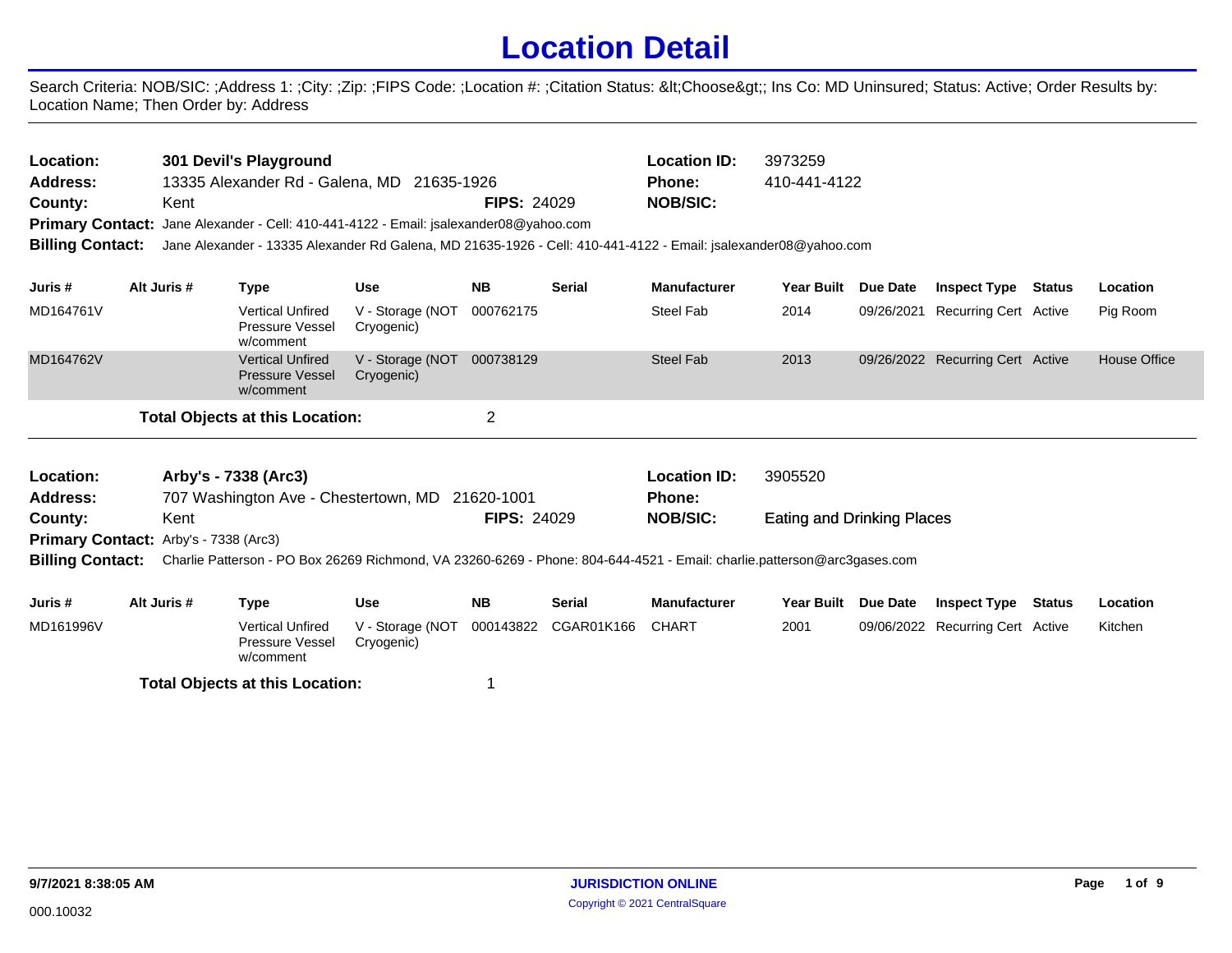| <b>ATCO Pallet Company</b><br>Location:<br>109 Pearce Rd - Millington, MD 21651-1671<br>Address:<br><b>FIPS: 24029</b><br>Kent<br>County:<br>Primary Contact: ATCO Pallet Company<br><b>Billing Contact:</b><br>Alt Juris #<br><b>NB</b><br><b>Use</b><br>Juris #<br><b>Type</b> |                              |                                                                                                                                                                                                                                                     |                                                         |                    |               | <b>Location ID:</b><br><b>Phone:</b><br><b>NOB/SIC:</b> | 730619<br>410-928-5438<br><b>Wood Pallets and Skids</b> |                                                  |        |                     |
|----------------------------------------------------------------------------------------------------------------------------------------------------------------------------------------------------------------------------------------------------------------------------------|------------------------------|-----------------------------------------------------------------------------------------------------------------------------------------------------------------------------------------------------------------------------------------------------|---------------------------------------------------------|--------------------|---------------|---------------------------------------------------------|---------------------------------------------------------|--------------------------------------------------|--------|---------------------|
|                                                                                                                                                                                                                                                                                  |                              |                                                                                                                                                                                                                                                     |                                                         |                    | <b>Serial</b> | <b>Manufacturer</b>                                     | Year Built Due Date                                     | <b>Inspect Type Status</b>                       |        | Location            |
| MD144876V                                                                                                                                                                                                                                                                        |                              | Pressure Vessel<br>w/comment                                                                                                                                                                                                                        | Horizontal Unfired V - Storage (NOT<br>Cryogenic)       | 000627272          |               | Manchester                                              | 2006                                                    | 09/27/2021 Recurring Cert Active                 |        | Quansa hut          |
|                                                                                                                                                                                                                                                                                  |                              | <b>Total Objects at this Location:</b>                                                                                                                                                                                                              |                                                         | 1                  |               |                                                         |                                                         |                                                  |        |                     |
| Location:<br>Address:<br>County:<br><b>Billing Contact:</b>                                                                                                                                                                                                                      | <b>Bayside Foods</b><br>Kent | 21309 Rock Hall Ave - Rock Hall, MD 21661-1560<br>Primary Contact: Jeff Carrol - Phone: 410-639-2552 - Email: baysidefoods@verizon.net<br>Jeff Carrol - PO Box 610 Rock Hall, MD 21661-0610 - Phone: 410-639-2552 - Email: baysidefoods@verizon.net |                                                         | <b>FIPS: 24029</b> |               | <b>Location ID:</b><br><b>Phone:</b><br><b>NOB/SIC:</b> | 2378369<br>410-639-2552<br><b>Grocery Stores</b>        |                                                  |        |                     |
| Juris #                                                                                                                                                                                                                                                                          | Alt Juris #                  | <b>Type</b>                                                                                                                                                                                                                                         | <b>Use</b>                                              | <b>NB</b>          | <b>Serial</b> | Manufacturer                                            | Year Built Due Date                                     | <b>Inspect Type Status</b>                       |        | Location            |
| MD134921H                                                                                                                                                                                                                                                                        |                              | <b>Horizontal Fire</b><br>Tube                                                                                                                                                                                                                      | H - Hot Water<br>Heat (Water $\leq$<br>160 psig, 250 F) | CI.                |               | Zambelli                                                | 1955                                                    | 09/21/2022 Recurring Cert Active                 |        | <b>BOILER RM</b>    |
|                                                                                                                                                                                                                                                                                  |                              | <b>Total Objects at this Location:</b>                                                                                                                                                                                                              |                                                         | 1                  |               |                                                         |                                                         |                                                  |        |                     |
| Location:<br>Address:<br>County:<br><b>Billing Contact:</b>                                                                                                                                                                                                                      | <b>Bennetts 1</b><br>Kent    | 305 Maple Avenue - Chestertown, MD 21620-1687<br>Primary Contact: Richard Bennett - Phone: 410-778-3553 - Cell: 410-778-1296<br>Richard Bennett - 305 S Maple Ave Chestertown, MD 21620-1687 - Phone: 410-778-3553 - Cell: 410-778-1296             |                                                         | <b>FIPS: 24029</b> |               | <b>Location ID:</b><br><b>Phone:</b><br><b>NOB/SIC:</b> | 704323<br>410-778-3553                                  | Automotive dealers and gasoline service stations |        |                     |
| Juris #                                                                                                                                                                                                                                                                          | Alt Juris #                  | Type                                                                                                                                                                                                                                                | <b>Use</b>                                              | <b>NB</b>          | <b>Serial</b> | <b>Manufacturer</b>                                     | Year Built Due Date                                     | <b>Inspect Type</b>                              | Status | Location            |
| MD102551V                                                                                                                                                                                                                                                                        | 305                          | <b>Vertical Unfired</b><br>Pressure Vessel<br>w/comment                                                                                                                                                                                             | V - Storage (NOT<br>Cryogenic)                          | 000509765          |               | Manchester                                              | 1994                                                    | 06/08/2022 Recurring Cert Active                 |        | <b>Outside Shed</b> |
|                                                                                                                                                                                                                                                                                  |                              | <b>Total Objects at this Location:</b>                                                                                                                                                                                                              |                                                         | 1                  |               |                                                         |                                                         |                                                  |        |                     |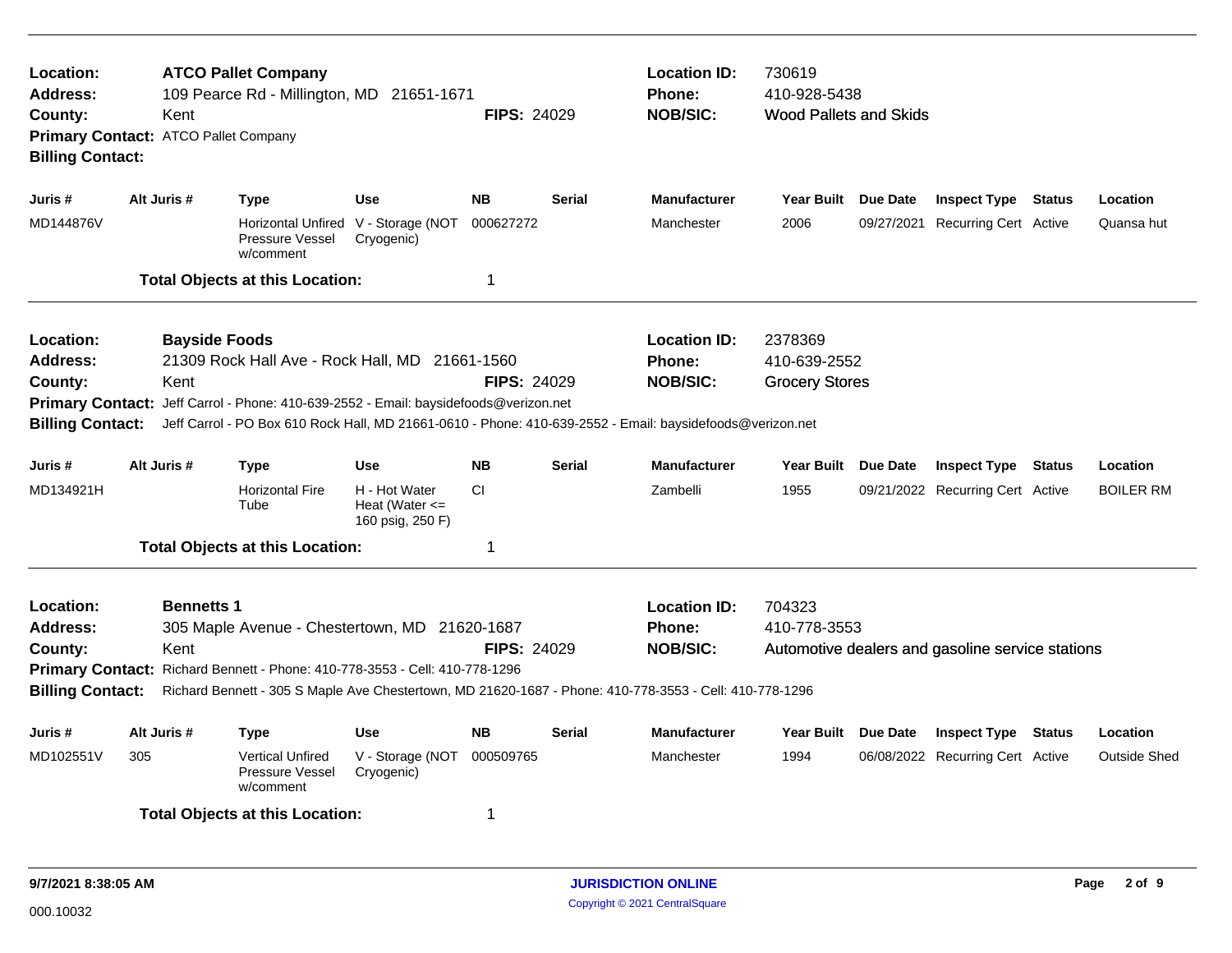| Location:<br><b>Address:</b><br>County:<br><b>Billing Contact:</b> | Kent                                       | <b>Betterton Volunteer Fire Co</b><br>2 Howell Point Rd - Betterton, MD 21610-9714<br>Primary Contact: Chad Or Amanda Clark - Phone: 410-708-0229/ 410-708-1800 |                                                         | <b>Location ID:</b><br>Phone:<br><b>NOB/SIC:</b><br><b>FIPS: 24029</b><br>Chief - 2 Howell Point Rd Betterton, MD 21610-9714 - Phone: 410-348-5678 |               |                                                                                                                                                                                                                                                                                                    | 785939<br>410-348-5768<br><b>Fire Protection</b> |                 |                                                  |  |                    |
|--------------------------------------------------------------------|--------------------------------------------|-----------------------------------------------------------------------------------------------------------------------------------------------------------------|---------------------------------------------------------|----------------------------------------------------------------------------------------------------------------------------------------------------|---------------|----------------------------------------------------------------------------------------------------------------------------------------------------------------------------------------------------------------------------------------------------------------------------------------------------|--------------------------------------------------|-----------------|--------------------------------------------------|--|--------------------|
| Juris #                                                            | Alt Juris #                                | <b>Type</b>                                                                                                                                                     | Use                                                     | <b>NB</b>                                                                                                                                          | <b>Serial</b> | <b>Manufacturer</b>                                                                                                                                                                                                                                                                                | Year Built Due Date                              |                 | <b>Inspect Type Status</b>                       |  | Location           |
| MD116582H                                                          |                                            | Cast Iron                                                                                                                                                       | H - Hot Water<br>Heat (Water $\leq$<br>160 psig, 250 F) | <b>CI</b>                                                                                                                                          |               | Weil-McLain                                                                                                                                                                                                                                                                                        | 1995                                             |                 | 11/21/2022 Recurring Cert Active                 |  | blrm               |
| MD116583V                                                          |                                            | <b>Vertical Unfired</b><br><b>Pressure Vessel</b><br>w/comment                                                                                                  | V - Storage (NOT<br>Cryogenic)                          | 000529047                                                                                                                                          |               | <b>CPC</b>                                                                                                                                                                                                                                                                                         | 1995                                             |                 | 11/21/2022 Recurring Cert Active                 |  | comp rm            |
|                                                                    |                                            | <b>Total Objects at this Location:</b>                                                                                                                          |                                                         | 2                                                                                                                                                  |               |                                                                                                                                                                                                                                                                                                    |                                                  |                 |                                                  |  |                    |
| Location:<br><b>Address:</b><br>County:<br><b>Billing Contact:</b> | Kent                                       | <b>Chestertown Business Campus</b><br>101 Warner Dr - Chestertown, MD 21620                                                                                     |                                                         | <b>FIPS: 24029</b>                                                                                                                                 |               | <b>Location ID:</b><br>Phone:<br><b>NOB/SIC:</b><br>Primary Contact: Bill Newman - Phone: 410-778-2000x1496 - Cell: 443-480-0445 - Email: bnewman@dixonvalve.com<br>Bill Newman - 1 Dixon Sq Chestertown, MD 21620 - Phone: 410-778-2000x1496 - Cell: 443-480-0445 - Email: bnewman@dixonvalve.com | 3862062                                          |                 |                                                  |  |                    |
| Juris #                                                            | Alt Juris #                                | <b>Type</b>                                                                                                                                                     | <b>Use</b>                                              | <b>NB</b>                                                                                                                                          | <b>Serial</b> | <b>Manufacturer</b>                                                                                                                                                                                                                                                                                | Year Built                                       | <b>Due Date</b> | <b>Inspect Type Status</b>                       |  | Location           |
| MD168408V                                                          |                                            | Pressure Vessel<br>w/comment                                                                                                                                    | Horizontal Unfired V - Storage (NOT<br>Cryogenic)       | 000750474                                                                                                                                          |               | Morganton                                                                                                                                                                                                                                                                                          | 2020                                             |                 | 11/11/2022 Recurring Cert Active                 |  | <b>Plant Floor</b> |
|                                                                    |                                            | <b>Total Objects at this Location:</b>                                                                                                                          |                                                         | -1                                                                                                                                                 |               |                                                                                                                                                                                                                                                                                                    |                                                  |                 |                                                  |  |                    |
| Location:<br><b>Address:</b><br>County:<br><b>Billing Contact:</b> | Kent<br>Primary Contact: David Bramble Inc | <b>David Bramble Inc.</b><br>705 Morgnec Rd - Chestertown, MD 21620-3110<br>- PO Box 419 705 Morgnec Road Chestertown, MD 21620-0419 - Phone: 410-634-1558      |                                                         | <b>FIPS: 24029</b>                                                                                                                                 |               | <b>Location ID:</b><br>Phone:<br><b>NOB/SIC:</b>                                                                                                                                                                                                                                                   | 708627                                           |                 | Automotive dealers and gasoline service stations |  |                    |
|                                                                    |                                            |                                                                                                                                                                 |                                                         |                                                                                                                                                    |               |                                                                                                                                                                                                                                                                                                    |                                                  |                 |                                                  |  |                    |
| Juris #                                                            | Alt Juris #                                | <b>Type</b>                                                                                                                                                     | Use                                                     | <b>NB</b>                                                                                                                                          | <b>Serial</b> | <b>Manufacturer</b>                                                                                                                                                                                                                                                                                | <b>Year Built</b>                                | Due Date        | <b>Inspect Type Status</b>                       |  | Location           |
| MD083313V                                                          |                                            | <b>Vertical Unfired</b><br>Pressure Vessel<br>w/comment                                                                                                         | V - Storage (NOT<br>Cryogenic)                          | 000758269                                                                                                                                          |               | <b>Buckeye</b>                                                                                                                                                                                                                                                                                     | 1990                                             |                 | 08/09/2021 Recurring Cert Active                 |  | Comp Room          |
| 9/7/2021 8:38:05 AM                                                |                                            |                                                                                                                                                                 |                                                         |                                                                                                                                                    |               | <b>JURISDICTION ONLINE</b>                                                                                                                                                                                                                                                                         |                                                  |                 |                                                  |  | 3 of 9<br>Page     |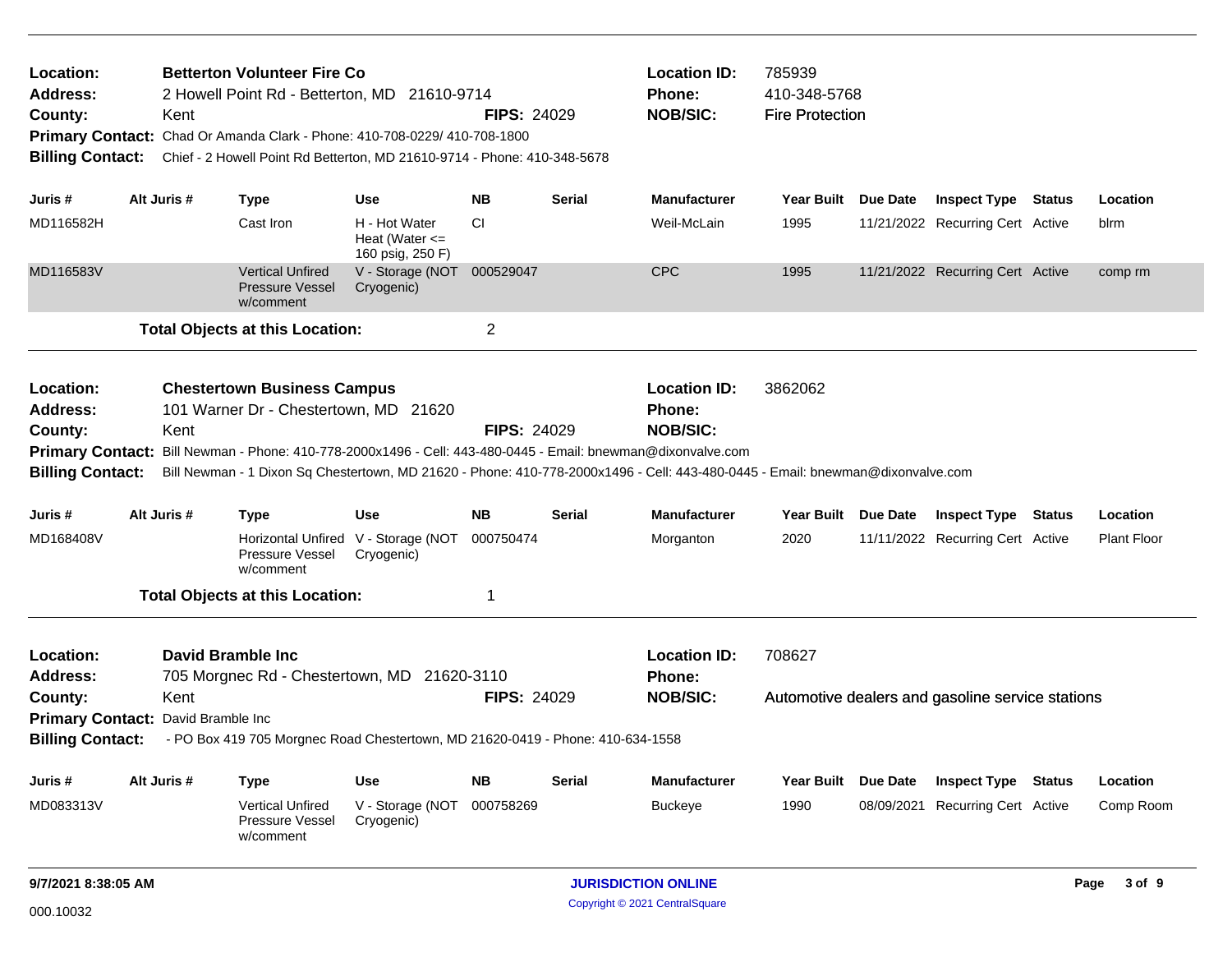| Juris #                      | Alt Juris #           | <b>Type</b>                                                                                                                                | <b>Use</b>                                       | <b>NB</b>          | <b>Serial</b> | <b>Manufacturer</b>           | <b>Year Built</b>        | Due Date   | <b>Inspect Type Status</b>             | Location                       |
|------------------------------|-----------------------|--------------------------------------------------------------------------------------------------------------------------------------------|--------------------------------------------------|--------------------|---------------|-------------------------------|--------------------------|------------|----------------------------------------|--------------------------------|
| MD157604V                    |                       | <b>Vertical Unfired</b><br><b>Pressure Vessel</b><br>w/comment                                                                             | V - Storage (NOT 000816089<br>Cryogenic)         |                    | SO-10343      | <b>Steel Fab</b>              | 2016                     | 08/09/2021 | <b>Recurring Cert Active</b>           | Hose room                      |
| MD157605V                    |                       | <b>Vertical Unfired</b><br>Pressure Vessel<br>w/comment                                                                                    | V - Storage (NOT 000035739 41102<br>Cryogenic)   |                    |               | Morganton                     | 2010                     |            | 08/09/2021 Recurring Cert Active       | Paint Shop                     |
|                              |                       | <b>Total Objects at this Location:</b>                                                                                                     |                                                  | 3                  |               |                               |                          |            |                                        |                                |
| Location:<br><b>Address:</b> |                       | <b>Dixon Valve &amp; Coupling Company</b><br>153 Dixon Dr - Chestertown, MD 21620-1141                                                     |                                                  |                    |               | <b>Location ID:</b><br>Phone: | 3285931<br>410-778-2000  |            |                                        |                                |
| County:                      | Kent                  |                                                                                                                                            |                                                  | <b>FIPS: 24029</b> |               | <b>NOB/SIC:</b>               | <b>Industrial Valves</b> |            |                                        |                                |
| <b>Primary Contact:</b>      |                       | Bill Newman - Phone: 410-778-2000x1496 - Cell: 443-480-0445 - Email: bnewman@dixonvalve.com                                                |                                                  |                    |               |                               |                          |            |                                        |                                |
| <b>Billing Contact:</b>      |                       | Bill Newman - 1 Dixon Sq Chestertown, MD 21620 - Phone: 410-778-2000x1496 - Cell: 443-480-0445 - Email: bnewman@dixonvalve.com             |                                                  |                    |               |                               |                          |            |                                        |                                |
| Juris #                      | Alt Juris #           | <b>Type</b>                                                                                                                                | <b>Use</b>                                       | <b>NB</b>          | Serial        | <b>Manufacturer</b>           | Year Built Due Date      |            | <b>Inspect Type Status</b>             | Location                       |
| MD144875V                    |                       | <b>Vertical Unfired</b><br>Pressure Vessel<br>w/comment                                                                                    | V - Storage (NOT<br>Cryogenic)                   | 000684955          | So-26596      | <b>Steel Fab</b>              | 2012                     |            | 11/07/2022 Recurring Cert Active       | Product<br>Development<br>Room |
|                              |                       | <b>Total Objects at this Location:</b>                                                                                                     |                                                  | 1                  |               |                               |                          |            |                                        |                                |
| Location:                    | <b>Ford's Seafood</b> |                                                                                                                                            |                                                  |                    |               | <b>Location ID:</b>           | 714683                   |            |                                        |                                |
| Address:                     |                       | 21459 Rock Hall Rd - Rock Hall, MD 21661-1526                                                                                              |                                                  |                    |               | <b>Phone:</b>                 | 410-639-2325             |            |                                        |                                |
| County:                      | Kent                  |                                                                                                                                            |                                                  | <b>FIPS: 24029</b> |               | <b>NOB/SIC:</b>               |                          |            | Miscellaneous manufacturing industries |                                |
| <b>Billing Contact:</b>      |                       | Primary Contact: Ford's Seafood - Phone: 410-639-2325<br>Nevitte Ford - 21459 Rock Hall Ave Rock Hall, MD 21661-1526 - Phone: 410-639-2032 |                                                  |                    |               |                               |                          |            |                                        |                                |
| Juris #                      | Alt Juris #           | <b>Type</b>                                                                                                                                | <b>Use</b>                                       | <b>NB</b>          | Serial        | <b>Manufacturer</b>           | Year Built Due Date      |            | <b>Inspect Type Status</b>             | Location                       |
| MD157550H                    |                       | Cast Iron                                                                                                                                  | H - Heating-<br>Cooking (Steam<br>$= 15$ psig)   | CI                 | 65549493      | <b>US Boiler</b>              | 2016                     |            | 06/22/2023 Recurring Cert Active       | Steam Room                     |
| MD169095H                    |                       | Cast Iron                                                                                                                                  | H - Heating-<br>Cooking (Steam<br>$\le$ 15 psig) | CI                 |               | <b>US Boiler</b>              | 2021                     |            | 05/27/2023 Recurring Cert Active       | Steam Room                     |
|                              |                       | <b>Total Objects at this Location:</b>                                                                                                     |                                                  | $\overline{2}$     |               |                               |                          |            |                                        |                                |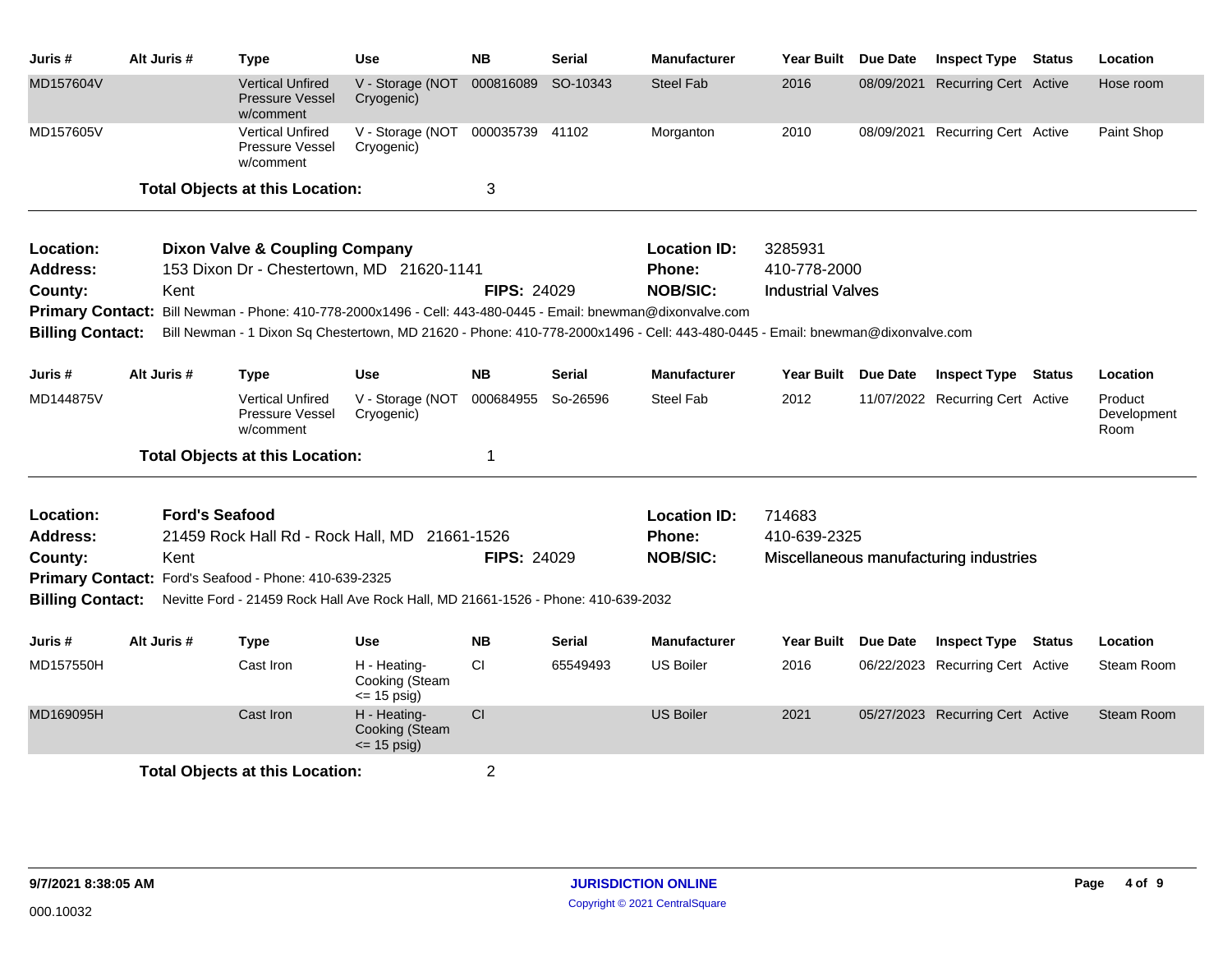| Location:<br><b>Address:</b>                                                                               | <b>Frank B. Rhodes</b> | 535 Morgnec Rd - Chestertown, MD 21620-3101                                           |                                                   |                    |               | <b>Location ID:</b><br>Phone:                                                                                       | 730968                      |                                        |              |
|------------------------------------------------------------------------------------------------------------|------------------------|---------------------------------------------------------------------------------------|---------------------------------------------------|--------------------|---------------|---------------------------------------------------------------------------------------------------------------------|-----------------------------|----------------------------------------|--------------|
| County:<br><b>Billing Contact:</b>                                                                         | Kent                   | Primary Contact: Frank B. Rhodes - Phone: 410-778-3993                                |                                                   | <b>FIPS: 24029</b> |               | <b>NOB/SIC:</b>                                                                                                     | Furniture and Fixtures, NEC |                                        |              |
| Juris #                                                                                                    | Alt Juris #            | <b>Type</b>                                                                           | <b>Use</b>                                        | <b>NB</b>          | <b>Serial</b> | <b>Manufacturer</b>                                                                                                 | Year Built Due Date         | <b>Inspect Type Status</b>             | Location     |
| MD133789V                                                                                                  |                        | <b>Vertical Unfired</b><br><b>Pressure Vessel</b><br>w/comment                        | V - Storage (NOT<br>Cryogenic)                    | 000490338          |               | <b>Steel Fab</b>                                                                                                    | 2007                        | 09/22/2021 Recurring Cert Active       | Storage Area |
|                                                                                                            |                        | <b>Total Objects at this Location:</b>                                                |                                                   | 1                  |               |                                                                                                                     |                             |                                        |              |
| Location:                                                                                                  |                        | <b>Haven Harbour Marina</b>                                                           |                                                   |                    |               | <b>Location ID:</b>                                                                                                 | 713410                      |                                        |              |
| <b>Address:</b>                                                                                            |                        | 20880 Rock Hall Ave - Rock Hall, MD 21661-1407                                        |                                                   |                    |               | Phone:                                                                                                              | 410-778-6697                |                                        |              |
| County:                                                                                                    | Kent                   |                                                                                       |                                                   | <b>FIPS: 24029</b> |               | <b>NOB/SIC:</b>                                                                                                     |                             | Membership Sports and Recreation Clubs |              |
|                                                                                                            |                        | Primary Contact: Woodrow Loller - Phone: 410-778-6697 - Email: email@havenharbour.com |                                                   |                    |               |                                                                                                                     |                             |                                        |              |
| <b>Billing Contact:</b>                                                                                    |                        |                                                                                       |                                                   |                    |               | Woodrow Loller - 20880 Rock Hall Ave Rock Hall, MD 21661-1407 - Phone: 410-778-6697 - Email: email@havenharbour.com |                             |                                        |              |
| Juris #                                                                                                    | Alt Juris #            | <b>Type</b>                                                                           | <b>Use</b>                                        | <b>NB</b>          | Serial        | <b>Manufacturer</b>                                                                                                 | Year Built Due Date         | <b>Inspect Type Status</b>             | Location     |
| MD090453V                                                                                                  |                        | Horizontal Unfired V - Storage (NOT<br>Pressure Vessel<br>w/comment                   | Cryogenic)                                        | 000014468          |               | Manchester                                                                                                          | 1986                        | 08/18/2022 Recurring Cert Active       | Shop         |
| MD167358V                                                                                                  |                        | <b>Vertical Unfired</b><br><b>Pressure Vessel</b><br>w/comment                        | V - Storage (NOT 000458585<br>Cryogenic)          |                    |               | Manchester                                                                                                          | 2005                        | 08/18/2022 Recurring Cert Active       | Shop         |
|                                                                                                            |                        | <b>Total Objects at this Location:</b>                                                |                                                   | 2                  |               |                                                                                                                     |                             |                                        |              |
| Location:<br><b>Address:</b><br>County:<br>Primary Contact: Haven Harbour South<br><b>Billing Contact:</b> | Kent                   | <b>Haven Harbour South</b><br>21144 Green Ln - Rock Hall, MD 21661-1633               |                                                   | <b>FIPS: 24029</b> |               | <b>Location ID:</b><br>Phone:<br><b>NOB/SIC:</b>                                                                    | 4038694                     |                                        |              |
| Juris #                                                                                                    | Alt Juris #            | Type                                                                                  | <b>Use</b>                                        | <b>NB</b>          | <b>Serial</b> | <b>Manufacturer</b>                                                                                                 | Year Built Due Date         | <b>Inspect Type Status</b>             | Location     |
| MD167622V                                                                                                  |                        | Pressure Vessel<br>w/comment                                                          | Horizontal Unfired V - Storage (NOT<br>Cryogenic) | 000776307          |               | <b>UNKNOWN</b><br><b>MANUFACTURER</b>                                                                               | 1999                        | 08/28/2022 Recurring Cert Active       | Shop         |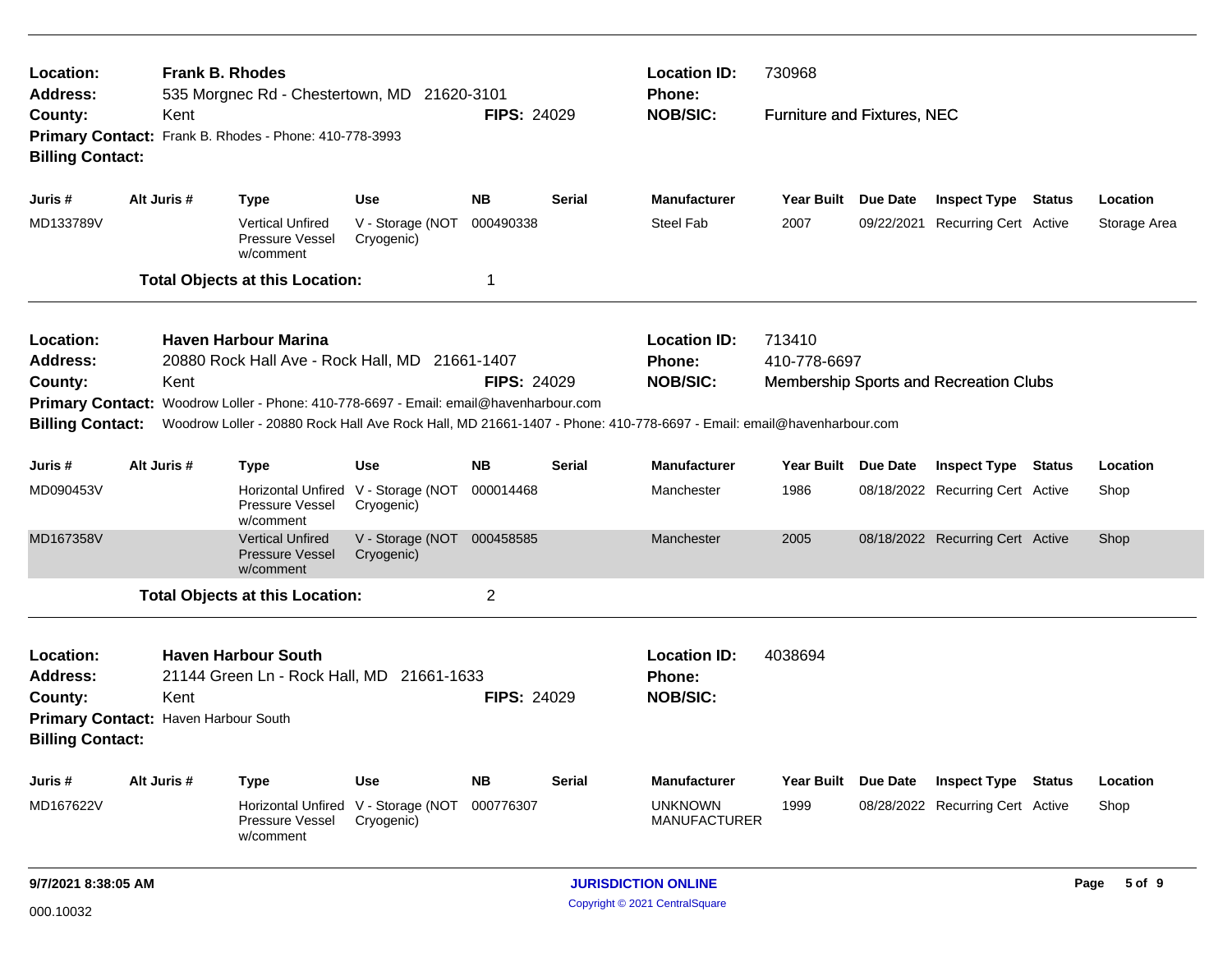| 9/7/2021 8:38:05 AM     |                    |                                                                                             |                                                         |                    |               | <b>JURISDICTION ONLINE</b>                                                                                              |                        |          |                                               |        | 6 of 9<br>Page     |
|-------------------------|--------------------|---------------------------------------------------------------------------------------------|---------------------------------------------------------|--------------------|---------------|-------------------------------------------------------------------------------------------------------------------------|------------------------|----------|-----------------------------------------------|--------|--------------------|
|                         |                    | <b>Total Objects at this Location:</b>                                                      |                                                         | 1                  |               |                                                                                                                         |                        |          |                                               |        |                    |
| MD150578H               |                    | <b>Vertical Tubeless</b>                                                                    | H - Hot Water<br>Heat (Water $\leq$<br>160 psig, 250 F) | 000212982 65313955 |               | <b>Burnham</b>                                                                                                          | 2012                   |          | 12/02/2021 Recurring Cert Active              |        | Attic              |
| Juris #                 | Alt Juris #        | Type                                                                                        | Use                                                     | <b>NB</b>          | <b>Serial</b> | <b>Manufacturer</b>                                                                                                     | Year Built Due Date    |          | <b>Inspect Type</b>                           | Status | Location           |
| <b>Billing Contact:</b> |                    |                                                                                             |                                                         |                    |               | Amanda Miller - 118 N Cross St Chestertown, MD 21620-1547 - Phone: 410-778-0500 - Email: amanda.chestertown@verizon.net |                        |          |                                               |        |                    |
|                         |                    | Primary Contact: Kimberly Lawson - Phone: 410-778-0500 - Email: kim.chestertown@verizon.net |                                                         |                    |               |                                                                                                                         |                        |          |                                               |        |                    |
| County:                 | Kent               |                                                                                             |                                                         | <b>FIPS: 24029</b> |               | <b>NOB/SIC:</b>                                                                                                         |                        |          | Public Finance, Taxation, and Monetary Policy |        |                    |
| <b>Address:</b>         |                    | 118 N Cross St - Chestertown, MD 21620-1547                                                 |                                                         |                    |               | <b>Phone:</b>                                                                                                           |                        |          |                                               |        |                    |
| <b>Location:</b>        |                    | <b>LGIT - Chestertown Town / Government</b>                                                 |                                                         |                    |               | <b>Location ID:</b>                                                                                                     | 706863                 |          |                                               |        |                    |
|                         |                    | <b>Total Objects at this Location:</b>                                                      |                                                         | 1                  |               |                                                                                                                         |                        |          |                                               |        |                    |
| MD080570H               |                    | Cast Iron                                                                                   | H - Hot Water<br>Heat (Water $\leq$<br>160 psig, 250 F) | CI.                | C-76-320      | H B Smith                                                                                                               | 1977                   |          | 02/15/2023 Recurring Cert Active              |        | <b>Basement</b>    |
| Juris #                 | Alt Juris #        | <b>Type</b>                                                                                 | Use                                                     | <b>NB</b>          | <b>Serial</b> | <b>Manufacturer</b>                                                                                                     | <b>Year Built</b>      | Due Date | <b>Inspect Type Status</b>                    |        | Location           |
| <b>Billing Contact:</b> |                    | - PO Box 30 Chestertown, MD 21620-0030 - Phone: 4107782011                                  |                                                         |                    |               |                                                                                                                         |                        |          |                                               |        |                    |
|                         |                    | Primary Contact: Ronnie Chester - Phone: 4107782011 - Email: rchester@chespub.com           |                                                         |                    |               |                                                                                                                         |                        |          |                                               |        |                    |
| County:                 | Kent               |                                                                                             |                                                         | <b>FIPS: 24029</b> |               | <b>NOB/SIC:</b>                                                                                                         | <b>Health services</b> |          |                                               |        |                    |
| <b>Address:</b>         |                    | 217 High St - Chestertown, MD 21620-1517                                                    |                                                         |                    |               | <b>Phone:</b>                                                                                                           |                        |          |                                               |        |                    |
| <b>Location:</b>        |                    | <b>Kent County News</b>                                                                     |                                                         |                    |               | <b>Location ID:</b>                                                                                                     | 715586                 |          |                                               |        |                    |
|                         |                    | <b>Total Objects at this Location:</b>                                                      |                                                         | 1                  |               |                                                                                                                         |                        |          |                                               |        |                    |
| MD167343V               |                    | Heat Exchanger -<br>Shell and Tube                                                          | V - Process-Heat<br><b>Transfer-Other</b><br>w/comment  | 000057297          |               | Cemline                                                                                                                 | 2006                   |          | 08/03/2022 Recurring Cert Active              |        | <b>Boiler Room</b> |
| Juris #                 | Alt Juris #        | <b>Type</b>                                                                                 | <b>Use</b>                                              | <b>NB</b>          | <b>Serial</b> | <b>Manufacturer</b>                                                                                                     | Year Built Due Date    |          | <b>Inspect Type Status</b>                    |        | Location           |
| <b>Billing Contact:</b> |                    |                                                                                             |                                                         |                    |               | Melissa Owen - 215 Scheeler Rd Chestertown, MD 21620-1020 - Phone: 410-778-7303 - Email: mowen@kentcenter.org           |                        |          |                                               |        |                    |
|                         |                    | Primary Contact: Melissa Owen - Phone: 410-778-7303 - Email: mowen@kentcenter.org           |                                                         |                    |               |                                                                                                                         |                        |          |                                               |        |                    |
| County:                 | Kent               |                                                                                             |                                                         | <b>FIPS: 24029</b> |               | <b>NOB/SIC:</b>                                                                                                         |                        |          | Nursing and Personal Care Facilities, NEC     |        |                    |
| <b>Address:</b>         |                    | 215 Scheeler Rd - Chestertown, MD 21620-1020                                                |                                                         |                    |               | <b>Phone:</b>                                                                                                           | 410-778-7303           |          |                                               |        |                    |
| Location:               | <b>Kent Center</b> |                                                                                             |                                                         |                    |               | <b>Location ID:</b>                                                                                                     | 2180166                |          |                                               |        |                    |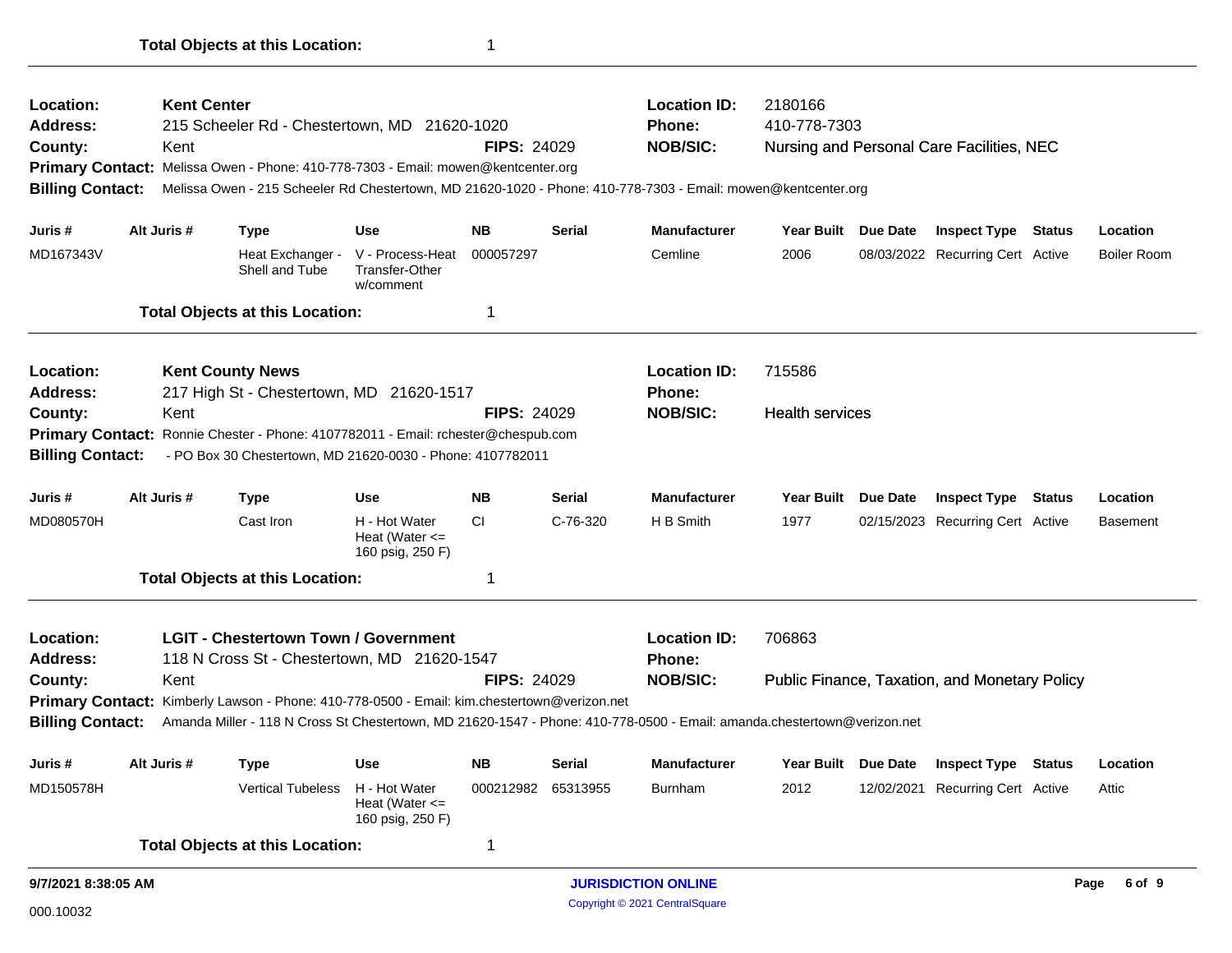| Location: | <b>Quality Suites</b>                                                                 |                    | <b>Location ID:</b> | 707669                   |
|-----------|---------------------------------------------------------------------------------------|--------------------|---------------------|--------------------------|
| Address:  | 160 Scheeler Rd - Chestertown, MD 21620-1031                                          |                    | <b>Phone:</b>       |                          |
| County:   | Kent                                                                                  | <b>FIPS: 24029</b> | NOB/SIC:            | <b>Hotels and Motels</b> |
|           | Primary Contact: Kamiesh Oza - Phone: 410 810 0555 - Email: gm.md610@choicehotels.com |                    |                     |                          |
|           |                                                                                       |                    |                     |                          |

**Billing Contact:** Kamiesh Oza - 160 Scheeler Rd Chestertown, MD 21620-1031 - Phone: 410 810 0555 - Email: gm.md610@choicehotels.com

| Juris #   | Alt Juris # | Type                                             | Use                                                     | <b>NB</b> | <b>Serial</b> | <b>Manufacturer</b> | <b>Year Built</b> | <b>Due Date</b> | Inspect Type                     | Status | <b>Location</b>        |
|-----------|-------------|--------------------------------------------------|---------------------------------------------------------|-----------|---------------|---------------------|-------------------|-----------------|----------------------------------|--------|------------------------|
| MD090465H | <b>HWH</b>  | Water Tube<br>Coiled (Flueless<br>Hi Efficiency) | H - Hot Water<br>Heat (Water $\leq$<br>160 psig, 250 F) | 000069657 |               | Rheem/Ruud          | 1995              |                 | 08/12/2022 Recurring Cert Active |        | <b>Electrical Room</b> |
| MD090466H | <b>HWH</b>  | Water Tube<br>Coiled (Flueless<br>Hi Efficiency) | H - Hot Water<br>Heat (Water $\leq$<br>160 psig, 250 F) | 000069658 |               | Rheem/Ruud          | 1995              |                 | 08/12/2022 Recurring Cert Active |        | Boiler Room            |
| MD090467H | <b>HWH</b>  | Water Tube<br>Coiled (Flueless<br>Hi Efficiency) | H - Hot Water<br>Heat (Water $\leq$<br>160 psig, 250 F) | 000069631 | 0995q01644    | Rheem/Ruud          | 1995              |                 | 08/12/2022 Recurring Cert Active |        | Boiler Room            |
|           |             | <b>Total Objects at this Location:</b>           |                                                         | 3         |               |                     |                   |                 |                                  |        |                        |

| Location:<br><b>Address:</b>             | Shore Stop - 221 | 21340 Rock Hall Ave - Rock Hall, MD 21661-1511                          |                                |                    |               | Location ID:<br><b>Phone:</b> | 3884613                          |                 |                                  |        |          |
|------------------------------------------|------------------|-------------------------------------------------------------------------|--------------------------------|--------------------|---------------|-------------------------------|----------------------------------|-----------------|----------------------------------|--------|----------|
| County:                                  | Kent             |                                                                         |                                | <b>FIPS: 24029</b> |               | <b>NOB/SIC:</b>               | <b>Gasoline Service Stations</b> |                 |                                  |        |          |
| <b>Primary Contact: Shore Stop - 221</b> |                  |                                                                         |                                |                    |               |                               |                                  |                 |                                  |        |          |
| <b>Billing Contact:</b>                  |                  | Matt Ellen - PO Box 26269 Richmond, VA 23260-6269 - Phone: 804-644-4521 |                                |                    |               |                               |                                  |                 |                                  |        |          |
| Juris #                                  | Alt Juris #      | Type                                                                    | Use                            | <b>NB</b>          | <b>Serial</b> | <b>Manufacturer</b>           | Year Built                       | <b>Due Date</b> | Inspect Type                     | Status | Location |
| MD161054V                                |                  | <b>Vertical Unfired</b><br>Pressure Vessel<br>w/comment                 | V - Storage (NOT<br>Cryogenic) | 000306978          | 31734361      | <b>CHART</b>                  | 2017                             |                 | 06/04/2022 Recurring Cert Active |        | Outside  |

**Total Objects at this Location:** 1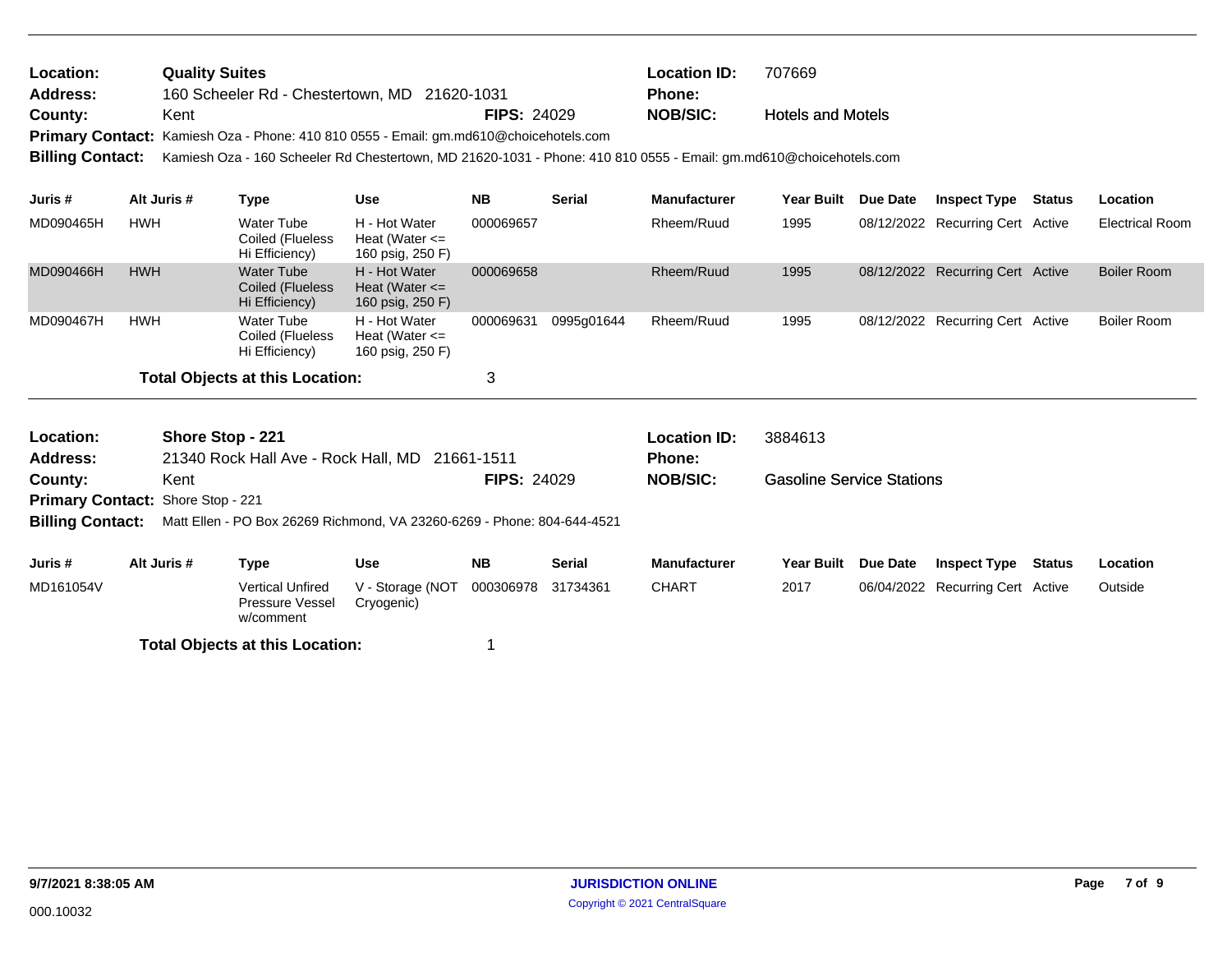| Location:<br><b>Address:</b>           |             |      | Subway - 23401 (Arc3)<br>834 High St - Chestertown, MD 21620-1135                  |                                                         |                    |               | <b>Location ID:</b><br><b>Phone:</b>                                                                                                     | 3905522                           |                                  |               |                    |
|----------------------------------------|-------------|------|------------------------------------------------------------------------------------|---------------------------------------------------------|--------------------|---------------|------------------------------------------------------------------------------------------------------------------------------------------|-----------------------------------|----------------------------------|---------------|--------------------|
| County:                                |             | Kent |                                                                                    |                                                         | <b>FIPS: 24029</b> |               | <b>NOB/SIC:</b>                                                                                                                          | <b>Eating and Drinking Places</b> |                                  |               |                    |
| Primary Contact: Subway - 23401 (Arc3) |             |      |                                                                                    |                                                         |                    |               |                                                                                                                                          |                                   |                                  |               |                    |
| <b>Billing Contact:</b>                |             |      |                                                                                    |                                                         |                    |               | Charlie Patterson - PO Box 26269 Richmond, VA 23260-6269 - Phone: 804-644-4521 - Email: charlie.patterson@arc3gases.com                  |                                   |                                  |               |                    |
| Juris #                                | Alt Juris # |      | <b>Type</b>                                                                        | <b>Use</b>                                              | <b>NB</b>          | <b>Serial</b> | <b>Manufacturer</b>                                                                                                                      | Year Built Due Date               | <b>Inspect Type Status</b>       |               | Location           |
| MD167636V                              |             |      | <b>Vertical Unfired</b><br>Pressure Vessel<br>w/comment                            | V - Storage<br>(Cryogenic)                              | 000293869          |               | <b>CHART</b>                                                                                                                             | 2016                              | 09/22/2022 Recurring Cert Active |               | Outside            |
|                                        |             |      | <b>Total Objects at this Location:</b>                                             |                                                         | 1                  |               |                                                                                                                                          |                                   |                                  |               |                    |
| Location:                              |             |      | <b>Twigs &amp; Tea Cups</b>                                                        |                                                         |                    |               | <b>Location ID:</b>                                                                                                                      | 727252                            |                                  |               |                    |
| <b>Address:</b>                        |             |      | 111 S Cross St - Chestertown, MD 21620-1558                                        |                                                         |                    |               | <b>Phone:</b>                                                                                                                            | 410-778-1708                      |                                  |               |                    |
| County:                                |             | Kent |                                                                                    |                                                         | <b>FIPS: 24029</b> |               | <b>NOB/SIC:</b>                                                                                                                          | <b>Department Stores</b>          |                                  |               |                    |
| <b>Primary Contact:</b>                |             |      | Eugenia Marshall - Phone: 410-778-1708                                             |                                                         |                    |               |                                                                                                                                          |                                   |                                  |               |                    |
| <b>Billing Contact:</b>                |             |      | Eugenia Marshall - 111 S Cross St Chestertown, MD 21620-1558 - Phone: 410-778-1708 |                                                         |                    |               |                                                                                                                                          |                                   |                                  |               |                    |
| Juris #                                | Alt Juris # |      | <b>Type</b>                                                                        | Use                                                     | <b>NB</b>          | <b>Serial</b> | <b>Manufacturer</b>                                                                                                                      | Year Built Due Date               | <b>Inspect Type Status</b>       |               | Location           |
| MD142289H                              |             |      | Cast Iron                                                                          | H - Hot Water<br>Heat (Water $\leq$<br>160 psig, 250 F) | <b>CI</b>          |               | Peerless                                                                                                                                 | 2011                              | 01/22/2022 Recurring Cert Active |               | <b>Boiler Room</b> |
|                                        |             |      | <b>Total Objects at this Location:</b>                                             |                                                         | 1                  |               |                                                                                                                                          |                                   |                                  |               |                    |
| Location:<br><b>Address:</b>           |             |      | <b>Uncle Charlie's Bistro (Arc3)</b><br>834 High St - Chestertown, MD 21620-1135   |                                                         |                    |               | <b>Location ID:</b><br><b>Phone:</b>                                                                                                     | 3905523                           |                                  |               |                    |
| County:                                |             | Kent |                                                                                    |                                                         | <b>FIPS: 24029</b> |               | <b>NOB/SIC:</b>                                                                                                                          | <b>Eating and Drinking Places</b> |                                  |               |                    |
|                                        |             |      | Primary Contact: Uncle Charlie's Bistro (Arc3)                                     |                                                         |                    |               |                                                                                                                                          |                                   |                                  |               |                    |
|                                        |             |      |                                                                                    |                                                         |                    |               | Billing Contact: Charlie Patterson - PO Box 26269 Richmond, VA 23260-6269 - Phone: 804-644-4521 - Email: charlie.patterson@arc3gases.com |                                   |                                  |               |                    |
| Juris #                                | Alt Juris # |      | Type                                                                               | Use                                                     | <b>NB</b>          | <b>Serial</b> | <b>Manufacturer</b>                                                                                                                      | Year Built Due Date               | <b>Inspect Type</b>              | <b>Status</b> | Location           |
| MD167637V                              |             |      | <b>Vertical Unfired</b><br>Pressure Vessel<br>w/comment                            | V - Storage<br>(Cryogenic)                              | 000131660          |               | <b>CHART</b>                                                                                                                             | 2001                              | 09/22/2022 Recurring Cert Active |               | Outside            |
|                                        |             |      | <b>Total Objects at this Location:</b>                                             |                                                         | 1                  |               |                                                                                                                                          |                                   |                                  |               |                    |